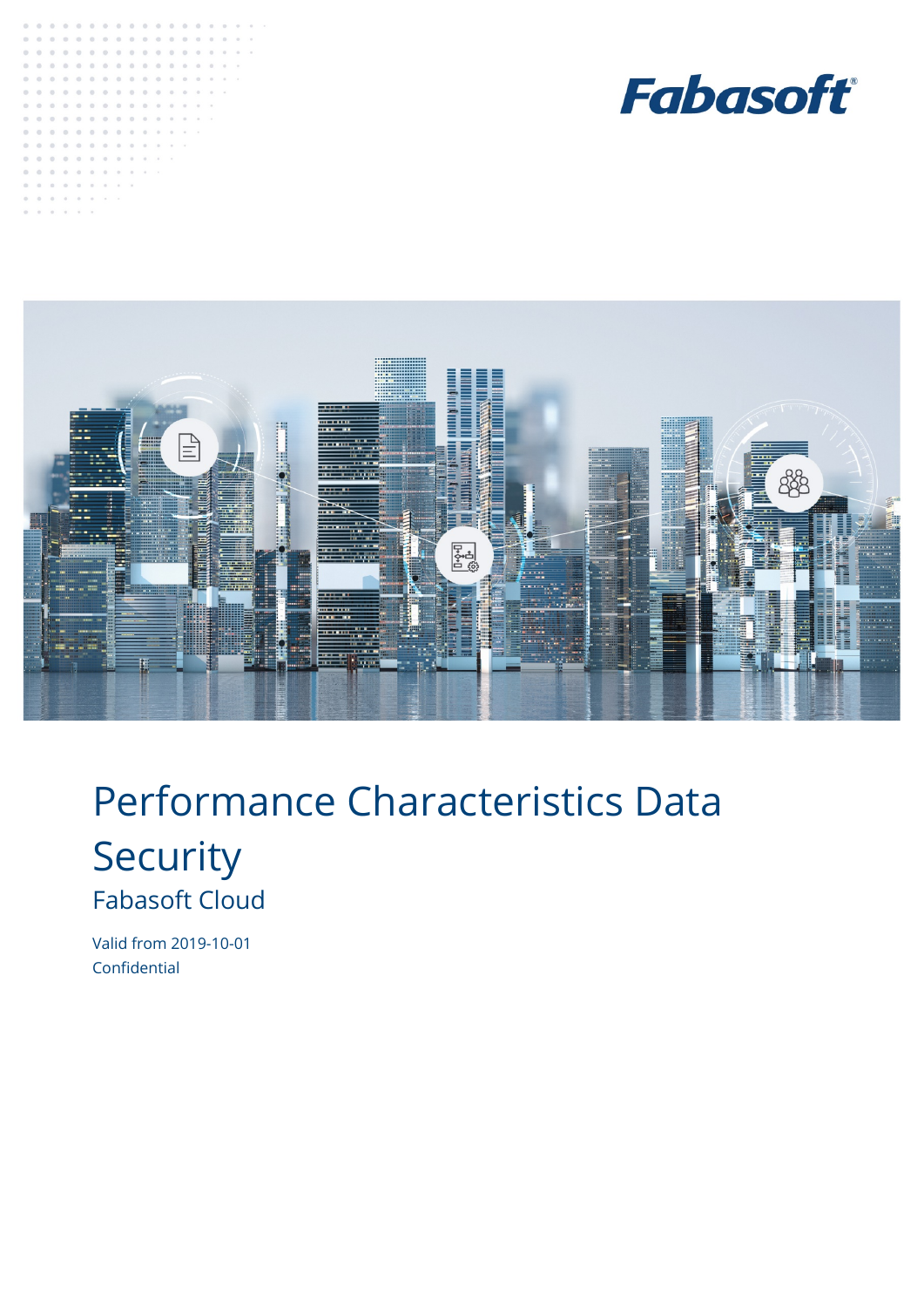Copyright © Fabasoft R&D GmbH, AT-4020 Linz, 2019.

All rights reserved. All hardware and software names used are registered trade names and/or registered trademarks of the respective manufacturers.

These documents ar[e confidential.](#page-0-0)

No rights to our software or our professional services, or results of our professional services, or other protected rights can be based on the handing over and presentation of these documents.

Distribution, publication or duplication is not permitted.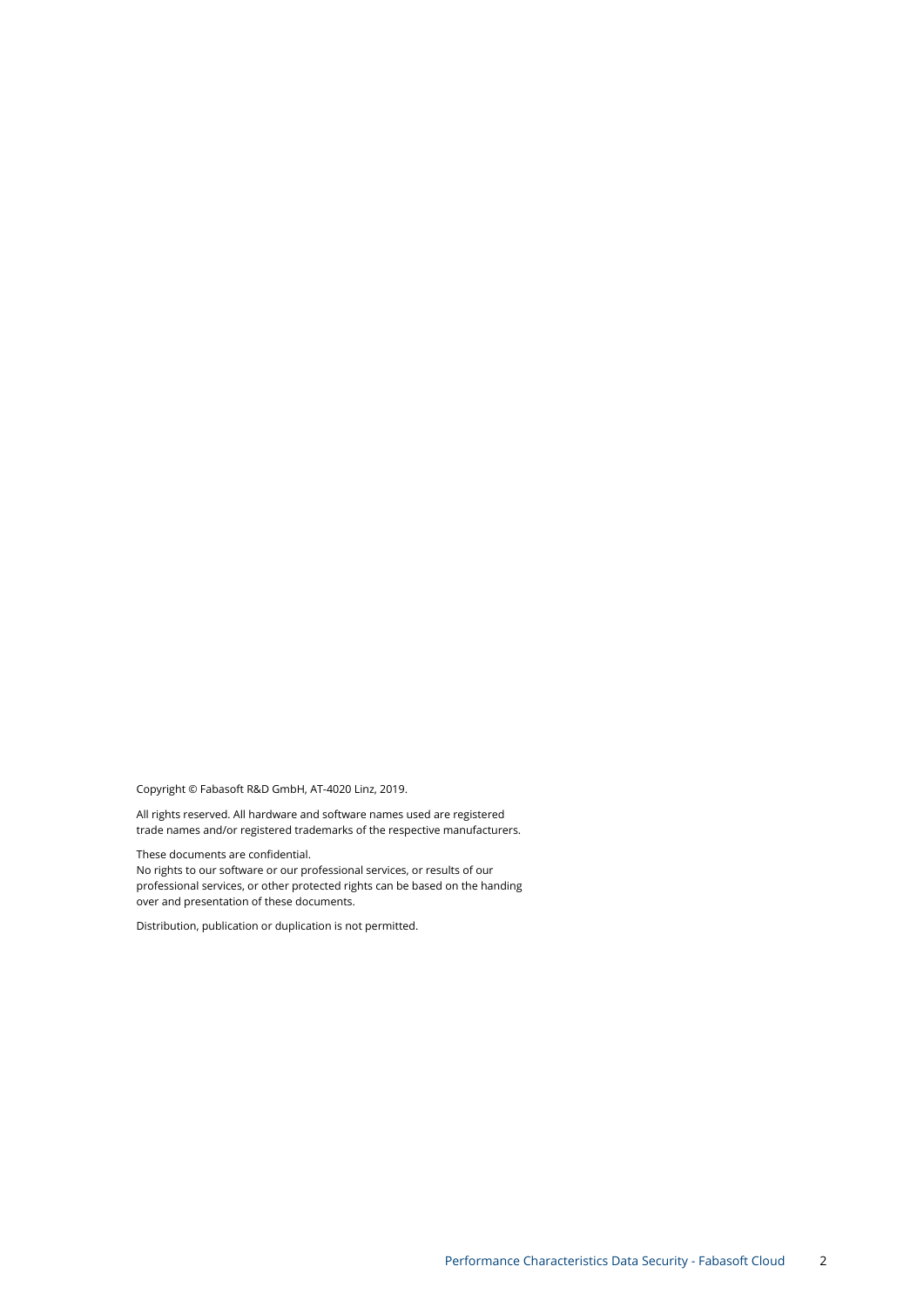# 1 Introduction

The protection of personal data and the protection of information customers store in Fabasoft Cloud is of paramount importance to Fabasoft. In this document, Fabasoft documents the ways in which the Fabasoft Cloud protects and handles data and how this data can be exchanged with other users.

In addition, Fabasoft as a founding member has undertaken to comply with the EU Cloud Code of Conduct.

Key information on the scope of the EU Cloud Code of Conduct is available online at [https://www.fabasoft.com/cloudservices/eucloudcoc.](https://www.fabasoft.com/cloudservices/eucloudcoc)

Fabasoft Cloud customers can contact Fabasoft using the following email address [privacy@fabasoft.com](mailto:privacy@fabasoft.com) in case of any questions regarding the handling of personal data. This contact option is also available for notification and communication in the event of security or data protection incidents.

# 2 Performance

# 2.1 Reversibility and the Termination Process

Subject to a term of at least four months and no more than six months after contract termination, Fabasoft shall be explicitly authorized to permanently delete data saved by the Customer in the Fabasoft Cloud data centers - i.e. the data cannot be restored. The customer shall be informed upon signing the contract and shall receive a reminder before the termination date (see Fabasoft Cloud GTC, Section 4.6).

| <b>Objectives</b>                                            |                                                                                                                                                                                                                                                                                                                                                                                                                                                                                  |
|--------------------------------------------------------------|----------------------------------------------------------------------------------------------------------------------------------------------------------------------------------------------------------------------------------------------------------------------------------------------------------------------------------------------------------------------------------------------------------------------------------------------------------------------------------|
| Period of access to user data (data<br>retrieval period)     | Should the contract be terminated, Fabasoft shall<br>deactivate customer access to the Fabasoft Cloud<br>at the end of the contract period.<br>See Fabasoft Cloud GTC, Section 4.6.                                                                                                                                                                                                                                                                                              |
| Period of retention of user data (data<br>retention period)  | Should the contract be terminated, Fabasoft is<br>authorized to delete the user data within a period<br>of four to months after the contract period.<br>See Fabasoft Cloud GTC, Section 4.6.                                                                                                                                                                                                                                                                                     |
| Residual retention of user data (residual<br>data retention) | If requested by the Customer, who must declare to<br>Fabasoft in writing by e-mail within a period of four<br>month after contract termination, within a period<br>of at least four months and no more than six<br>months after the termination of this Contract,<br>Fabasoft is prepared to transfer data specifically<br>designated by the Customer that the Customer had<br>stored on the infrastructure operated by Fabasoft<br>in accordance with this Contract on machine- |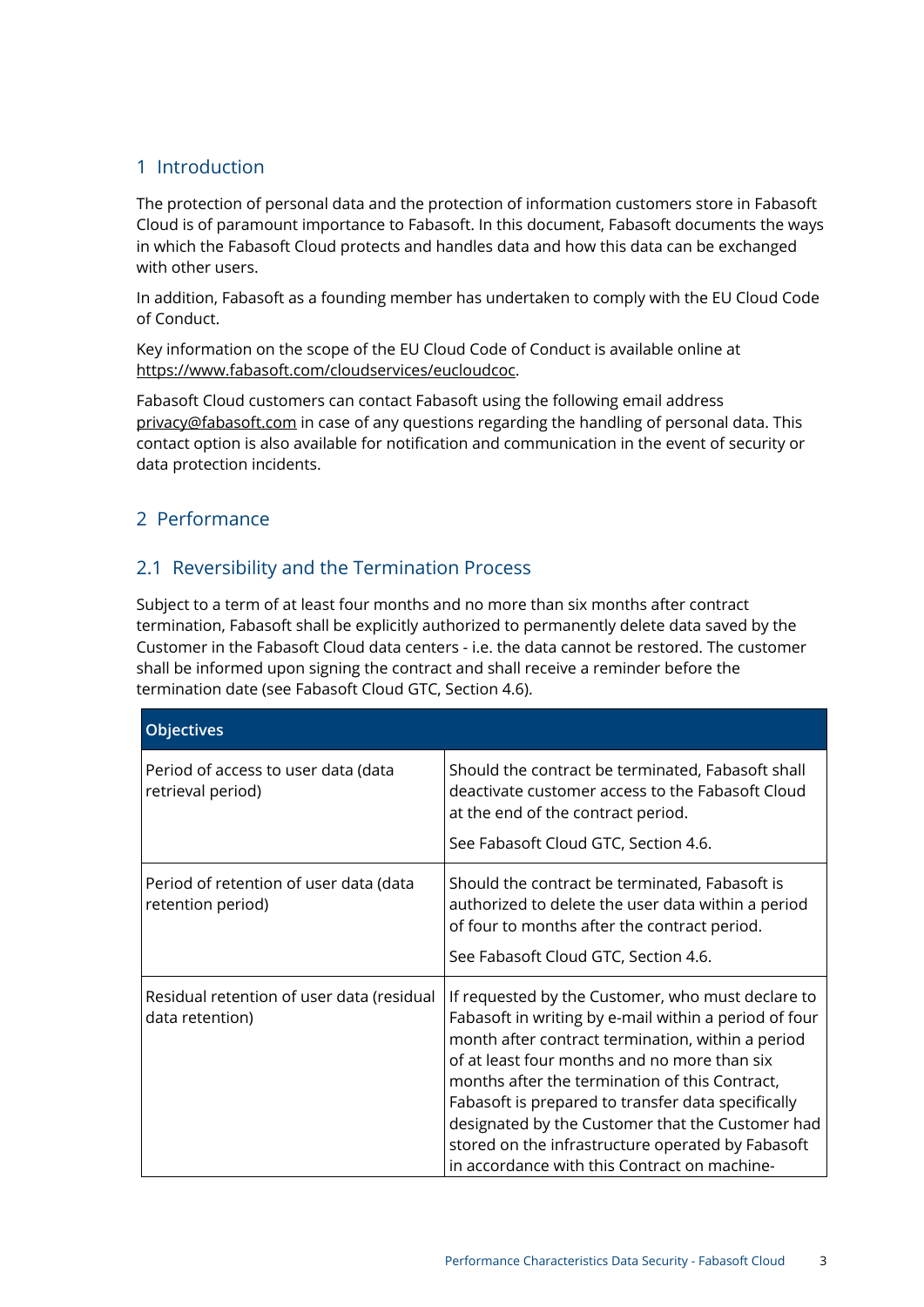| readable data carriers in exchange for a fee to be<br>decided on an individual basis |
|--------------------------------------------------------------------------------------|
| See Fabasoft Cloud GTC, Section 4.6.                                                 |

# 3 Security

# 3.1 Service Reliability

Fabasoft Cloud Services are designed to offer an availability of 99.9 percent for each observation period (quarter). The data centers are designed in line with the Tier III specifications of the Uptime Institute. For more information on this topic, see the document 'Performance Characteristics Data Center Operation.'

| <b>Objectives</b>   |                                                          |
|---------------------|----------------------------------------------------------|
| Redundancy          | See Performance Characteristics Data Center<br>Operation |
| Service reliability | See Performance Characteristics Data Center<br>Operation |

# 3.2 Authentication and Authorization

The following two-factor authentication methods are available (depending on the Fabasoft Cloud Edition or the service package selected).

### **Authentication**

- User name and password
	- o The user name is the valid e-mail address of the user.
	- o If users have forgotten their password, they can select a new password using a link sent to their e-mail address. The option to set a new password is offered during the login process.
	- o The password from Fabasoft is not saved in plain text and cannot be reproduced by Fabasoft.
- Client certificate
	- $\circ$  The root certificate of the CA and all intermediate CAs must be configured by the administrator of the customer in the Fabasoft Cloud Organization to ensure that the client certificate can be validated during user authentication.
	- o The customer must configure access to a block list in the Fabasoft Cloud Organization. Should the customer choose to deactivate the client certificate, the client certificate to be deactivated must be placed on this block list.
- Single Sign-on (Active Directory)
	- o The customer must operate an AD FS (Microsoft Active Directory Federation Services), which is made available over the Internet by Fabasoft Cloud. The authentication service of the Fabasoft Cloud must be configured as "Relying Party Trust" in the AD FS of the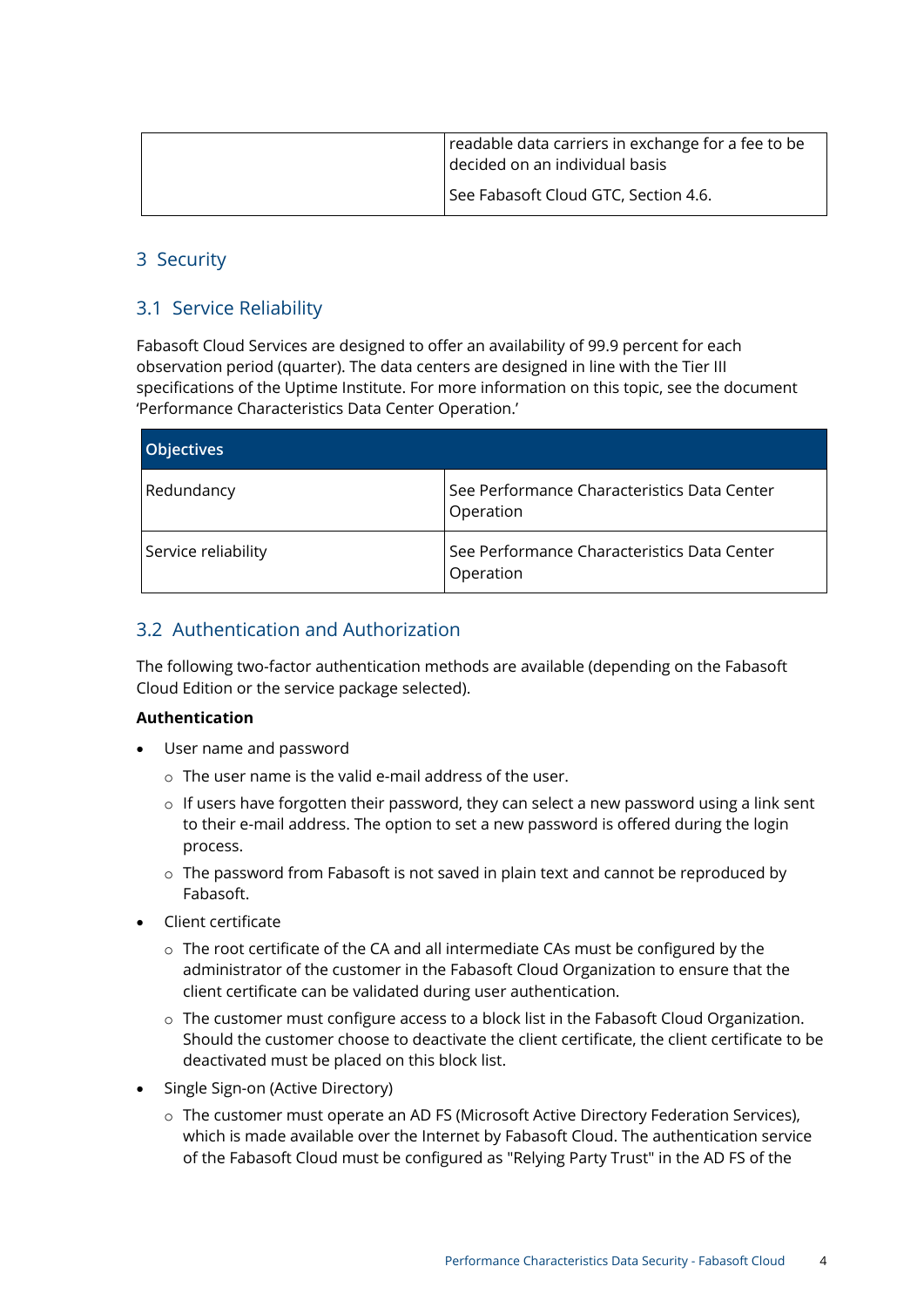customer in the Fabasoft Cloud. The metadata (FederationMetadata.xml) of the AD FS necessary for the configuration in the Fabasoft Cloud must be provided by the Customer.

- Single Sign-on (SAML 2.0)
	- $\circ$  The customer must operate an SAML 2.0 Identity Provider, which is made available by Fabasoft over the Internet. The authentication service of the Fabasoft Cloud must be configured as Service Provider in the Identity Provider of the customer. The metadata (metadata.xml) of the Identity Provider necessary for the configuration in the Fabasoft Cloud must be provided by the Customer.
- Digital ID (German identification card, Austrian citizen card with 'Handy-Signatur' mobile phone signature, SuisseID)
	- $\circ$  If the login using a digital ID is based on at least two factors, the next section describing two-factor validation via the Fabasoft Cloud is not required.

### **Second factor (if the authentication process is not based on two factors)**

- Mobile PIN (SMS)
	- o The five-digit number (PIN) is sent to the user's telephone number. The user must enter this number after logging in using the first factor.
	- $\circ$  This PIN is valid for five minutes.
	- $\circ$  The SMS for the 2-factor authentication is sent via external processors, in which the SMS is delivered via the customer's mobile phone operator or via a roaming partner of the mobile phone operator. Therefore, personal data required for the delivery is transferred to the aforementioned external processor. For customers with a mobile phone number from third countries or if the customer is in a third country, the personal data required to deliver the message will be transferred to a mobile operator or roaming partner established in that third country.
- E-mail PIN
	- $\circ$  The five-digit number (PIN) is sent to the user's e-mail address. The user must enter this number after logging in using the first factor.
	- $\circ$  This PIN is valid for five minutes.
- Single-user password via the RADIUS server
	- $\circ$  The customer must operate a RADIUS server, which is made available over the Internet by Fabasoft Cloud. The access data to the RADIUS server must be configured by the administrator of the customer in the Fabasoft Cloud Organization.

The administrator of the customer in the Fabasoft Cloud Organization can configure the authentication parameters for the members of the customer's organization or external organizations. These parameters include the phone numbers or e-mail addresses for mobile PIN and e-mail PIN access. Administrators can also decide on which methods for two-factor authentication are necessary and preferred for the members.

### **Authorization**

Authorization for access to user data is managed using Teamrooms. For each Teamroom, team members are granted specific access rights (read rights, change rights, all rights). Searches for user data take these access rights into account. The search only produces hits for which the user has access rights.

A user with all rights can configure a Teamroom to allow 'public links' in the Teamroom. A public link allows users to access the Teamroom, a folder, a document, or other content in the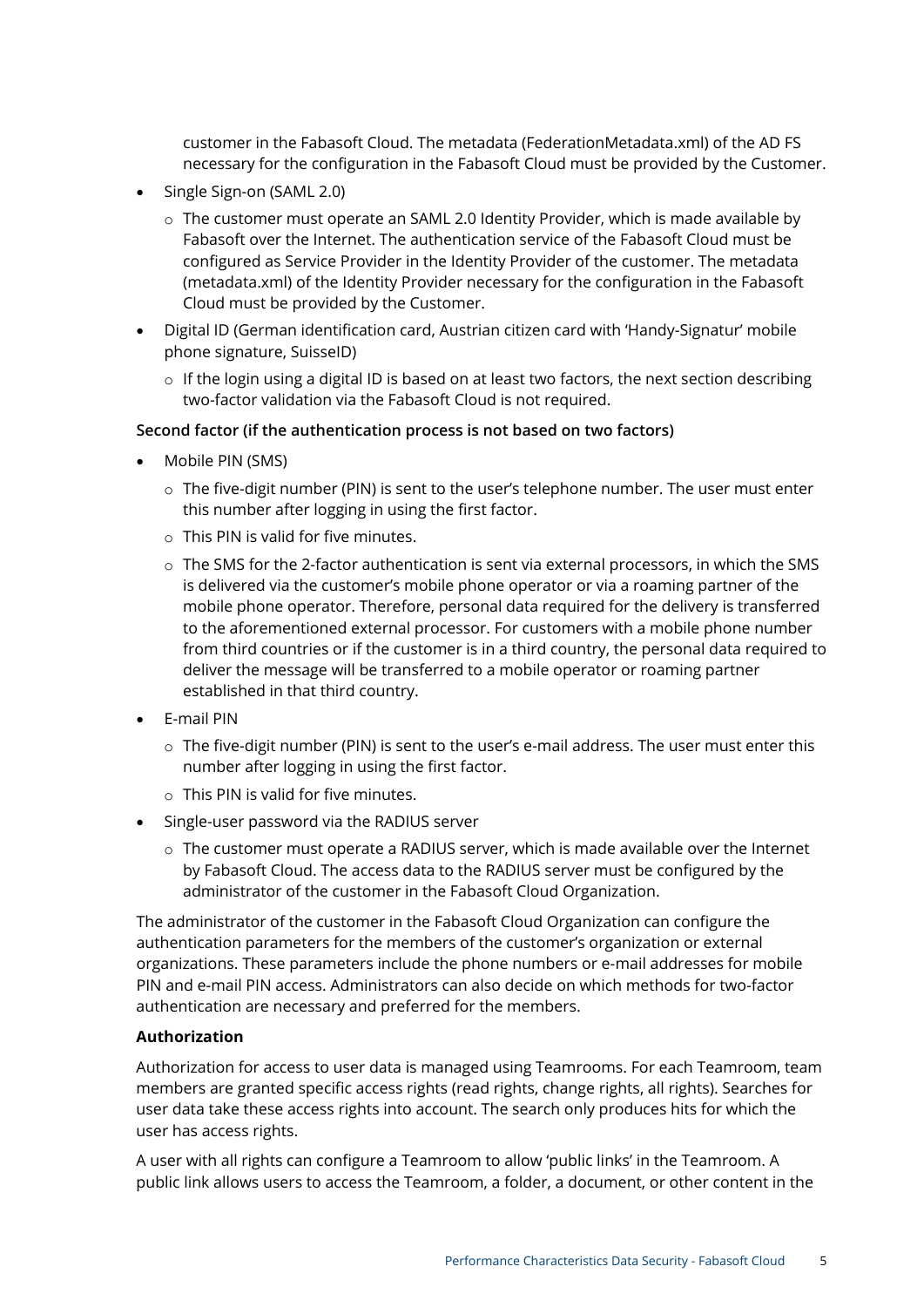Teamroom without prior authentication. The user only needs to have the link. A validity period and a password can also be specified for the public link. When a user attempts to access the link, the system checks these parameters. If the validity period has expired or if the password is incorrect, the system blocks access to the link. A public link to a Teamroom or a folder provides access to the entire contents of the Teamroom or the folder via the link.

When accessing the Fabasoft Cloud using third-party applications that only require a user name and password without a second factor (e.g., connecting as a network drive), specifically generated passwords must be used. The passwords must be assigned a validity period. Users can extend the validity period of the password either before or after it expires or cancel the password before it expires.

| <b>Objectives</b>                                   |                                                                                                                                |
|-----------------------------------------------------|--------------------------------------------------------------------------------------------------------------------------------|
| Security of the authentication process              | State-of-the-art technology                                                                                                    |
| Authentication process                              | User name and password, client certificate Single<br>Sign-on (Active Directory), Single Sign-on (SAML<br>2.0), Digital ID      |
|                                                     | Generally, two-factor authentication                                                                                           |
| Rights revoked with exclusion of<br>organization    | Immediately upon deactivation of the user account.<br>Rights revoked by administrator of customer                              |
| Protection of login data                            | Passwords for login are encrypted using a separate<br>service and are not saved in a way that allows them<br>to be reproduced. |
| Support for third-party authentication<br>processes | Digital ID, AD FS, SAML 2.0<br>RADIUS server for second factor                                                                 |

# 3.3 Cryptography

Users must access the Fabasoft Cloud via HTTPS with TLS encryption.

User data is stored on encrypted hard drives (SEDs) with a minimum standard of FIPS 140-2 Level 2 or a comparable standard, or on encrypted file systems (EFS). This protects the data in case the hardware is lost.

The 'Secomo' appliance (incl. hardware security module), which is available separately, expands the Fabasoft Cloud to include end-to-end encryption for highly sensitive documents. Secomo directly and exclusively decrypts the user data at the user's workstation.

| <b>Objectives</b>                      |                                                                                                   |
|----------------------------------------|---------------------------------------------------------------------------------------------------|
| Protection against brute force attacks | Transport: HTTPS with TLS encryption                                                              |
|                                        | Storage: SEDs, EFSs                                                                               |
| Key security                           | Keys are generated on the target system and do<br>not leave the target systems. Access to keys is |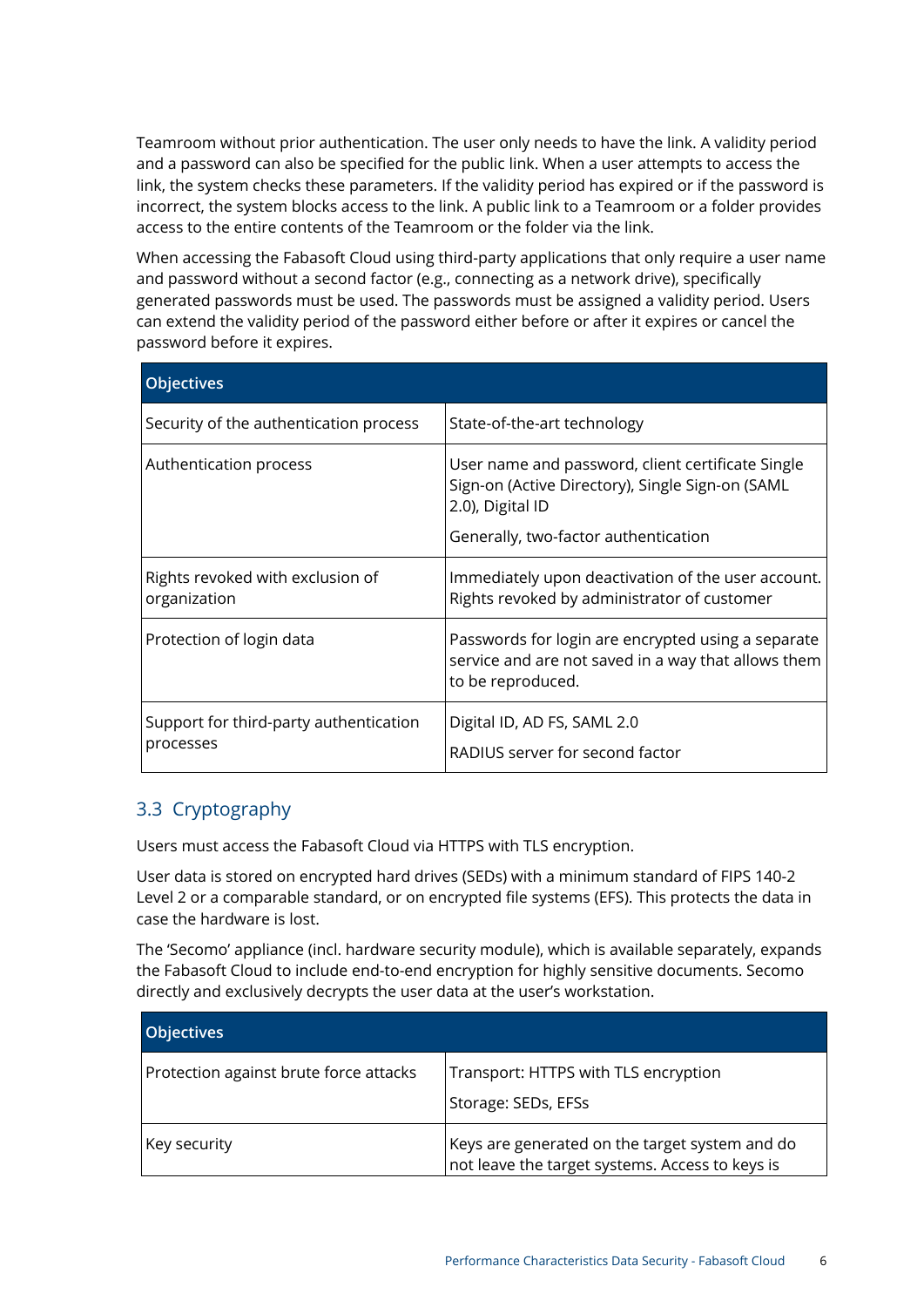|                              | restricted using restrictive access rights (TLS) or<br>passwords (for example, SEDs or EFS). |
|------------------------------|----------------------------------------------------------------------------------------------|
| Use of high-security modules | Available in connection with 'Secomo' as a separate<br>product from Fabasoft                 |

# 3.4 Logging and Monitoring

### **Auditing**

The following auditing information is collected for the purpose of traceability:

- Access to documents (read and write authorizations)
- Changes to metadata
- Desolving Teamrooms and deletion of documents
- Deletion of the history of a Teamroom
- Access to public links
- Export of contact management metadata

Depending on the edition, users in Teamrooms with all rights can access the audit log evaluations. Audit log entries are stored for a minimum of 12 months. The customer has the opportunity to export the audit log entries and store them separately. The audit log entries are permanently deleted on termination of this Contract together with the user data after expiry of a period of at least 4 months and maximum 6 months (calculated as of termination of the Contract).

### **Logging**

Fabasoft app.telemetry records every request (HTTPS requests) sent to the Fabasoft Cloud in chronological order. This transaction information is stored at the user's workstation, both in the web browser and in the Fabasoft Cloud Client, in the mobile apps of the Fabasoft Cloud as well as in the services and system components of the Fabasoft Cloud. This transaction information is used exclusively for the continuous improvement of Fabasoft services. User data is not logged. The retention period for this transaction information is defined individually depending on the application and level and is maximum 12 months.

The information that is available to the respective systems by default is logged within the framework of the logging of the operating system, the basic software events and applicationspecific events. The operating system, basic software events and application-specific events are stored for maximum 6 months

### **Monitoring**

Fabasoft app.telemetry is used to monitor the individual system components of the Fabasoft Cloud and to monitor performance and availability from a user's perspective.

| <b>Objectives</b>            |                                          |
|------------------------------|------------------------------------------|
| Selection of data in the log | Security-related user data is not logged |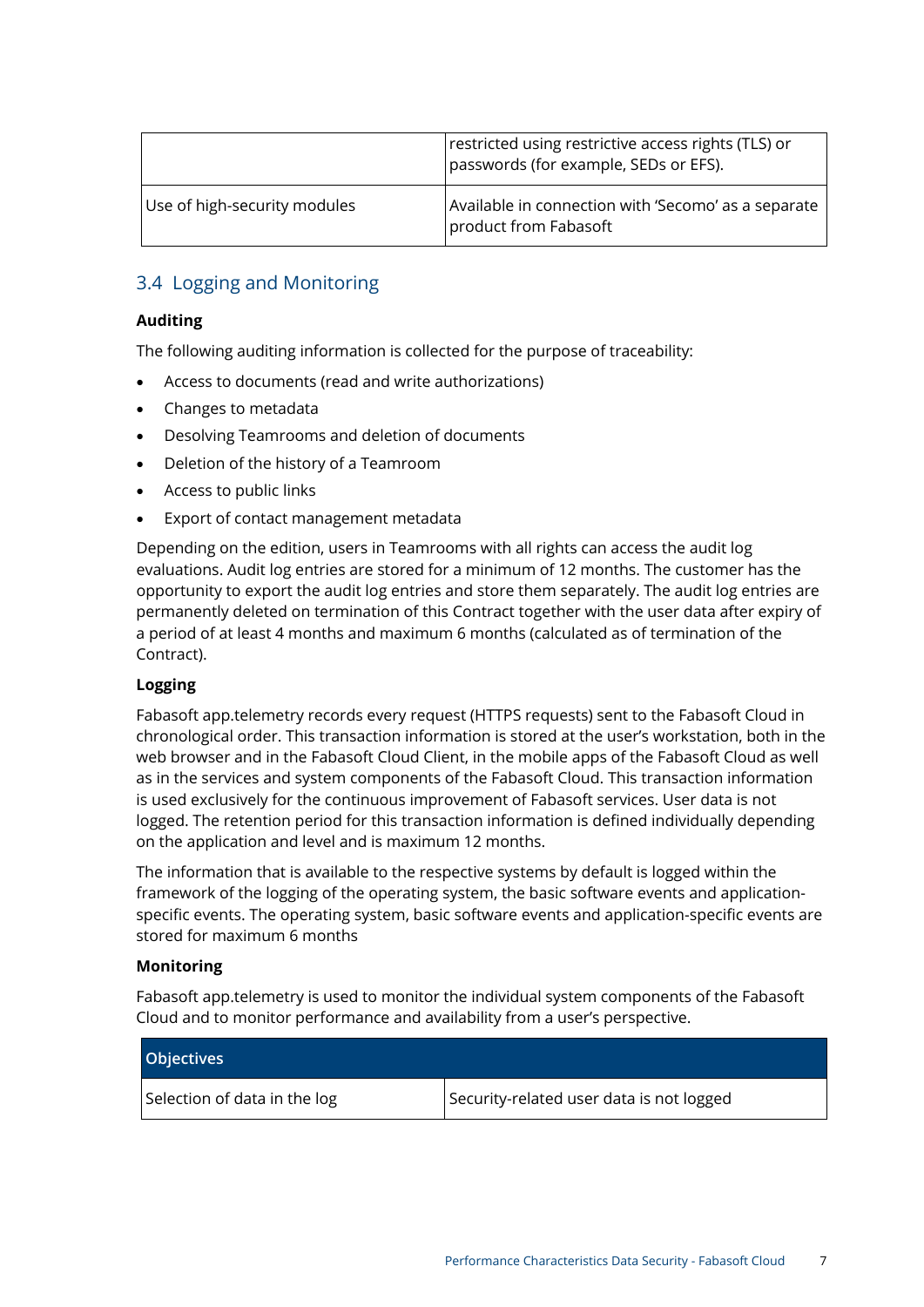| Customer access to logs | Users with the proper authorization can access    |
|-------------------------|---------------------------------------------------|
|                         | auditing information in the Web Client. Users can |
|                         | also export this auditing information.            |

# 3.5 Auditing and Security Verifications

External and internal security analyses and audits of technical, physical, and organizational security measures and operating processes play a crucial role in ensuring the security of your data.

| <b>Objectives</b>                                                                        |                                                                                                                                                                                                                                                        |
|------------------------------------------------------------------------------------------|--------------------------------------------------------------------------------------------------------------------------------------------------------------------------------------------------------------------------------------------------------|
| External security assessment and data<br>protection through certifications and<br>audits | ISO 9001:2015<br>ISO/IEC 20000-1:2011<br>ISO/IEC 27001:2013<br>ISO/IEC 27018:2014<br>ISAE 3402 Type 2<br><b>BSI C5 (Cloud Computing Compliance Controls</b><br>Catalogue)<br>Certified Cloud Service (TÜV Rheinland)<br>EuroCloud Star Audit (5 stars) |

# 3.6 Governance

Scheduled maintenance work will be announced on the following website at least 14 days in advance: [https://www.fabasoft.com/cloudservices/system-status.](https://www.fabasoft.com/cloudservices/system-status) In urgent cases (e.g., risks associated with delay), maintenance work may be performed ad hoc.

The updates to the Fabasoft Cloud are generally carried out as zero downtime updates. Cloud Apps are scheduled to be updated on a monthly basis and Fabasoft Cloud Basis will be updated bimonthly. The new features for each update will be documented in the 'What's New' document and made available on [https://help.cloud.fabasoft.com.](https://help.cloud.fabasoft.com/)

Contractual changes must be announced at least 14 days prior to going into effect.

| <b>Objectives</b>  |                                                             |
|--------------------|-------------------------------------------------------------|
| Announcing changes | 'What's New' document on<br>https://help.cloud.fabasoft.com |
|                    | Contractual changes on<br>https://www.fabasoft.com/gtc      |

# 4 Data Management

# 4.1 Data Classification

**User data**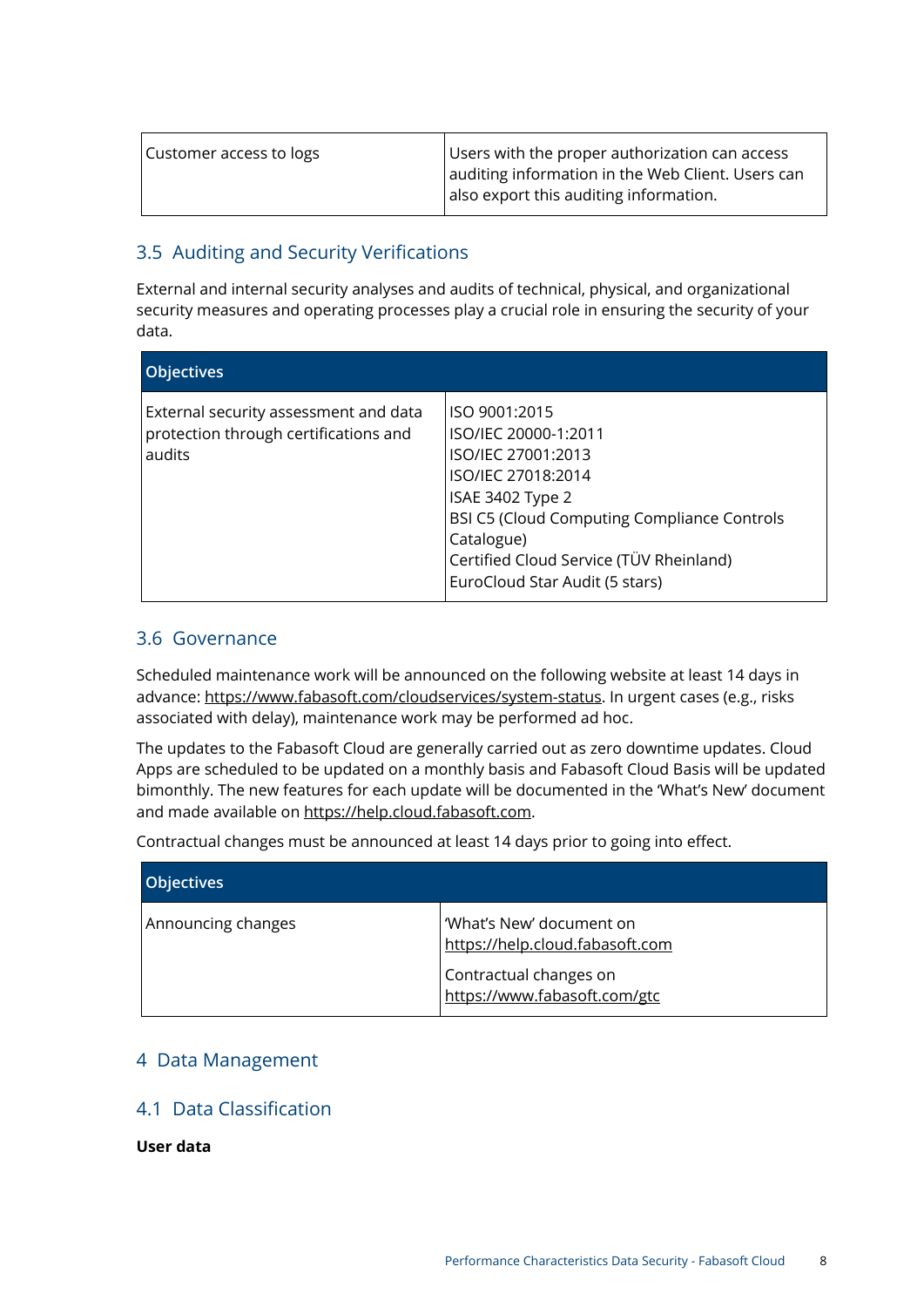Data placed in the Fabasoft Cloud by the customer or data created in the Fabasoft Cloud is saved in Teamrooms assigned to an organization. The owner of the organization holds all rights to the data stored there. The owner or the member of the organization who created the Teamroom can define who has access to this data and who can change or delete this data by defining the access rights for the Teamroom.

User data is not synchronized between locations. It remains in the location of the Teamroom in which it was saved.

### **Contact data**

Contact data for collaboration in the Fabasoft Cloud is collected in the following situations:

- Future customers provide their contact data as part of the registration process.
- The administrator of the organization collects the contact data of internal and external members of the organization.
- Contact data from external members of an organization can also be collected by members of the organization in the context of defining access rights for a Teamroom.

Administrators of the organization to which the contact belongs are generally authorized to change and correct contact data.

Creators of the contact data can change, correct, and delete the contact data of contacts that are not yet registered in the Fabasoft Cloud.

Once registered in the Fabasoft Cloud, contacts can change and correct their own contact data or request that their data be deleted using Fabasoft Support button in the Fabasoft Cloud.

Contact data is not generally available to be viewed. Contact data is identified using the contact's complete e-mail address. When creating contact data, should the system detect that contact data already exists for the e-mail address that has been entered, the user will be provided with access to the general contact data (photo, first name, middle initial, surname, title, post title, sex, date of birth, salutation, e-mail domain, website, organization, function in the organization, assignment to organizational units, assignment to teams, assignment to external organizations, language, registration state).

This general contact data is also visible to the other team members in the Teamroom unless the configuration for the Teamroom has been changed.

When a mobile PIN is sent to the user, the phone number of a contact is sent to the SMS provider.

The contact data is synchronized across all Cloud locations.

### **Commercial data**

Commercial data is information required to establish a business relationship with the customer (orders, invoices, capacity information for the licensed service packages for the organization, etc.)

### **Derived data**

Derived data refers to log and transaction information that does not include user data. This information is used exclusively to maintain operation and service levels, and to promote continuous improvement of services.

### **Objectives**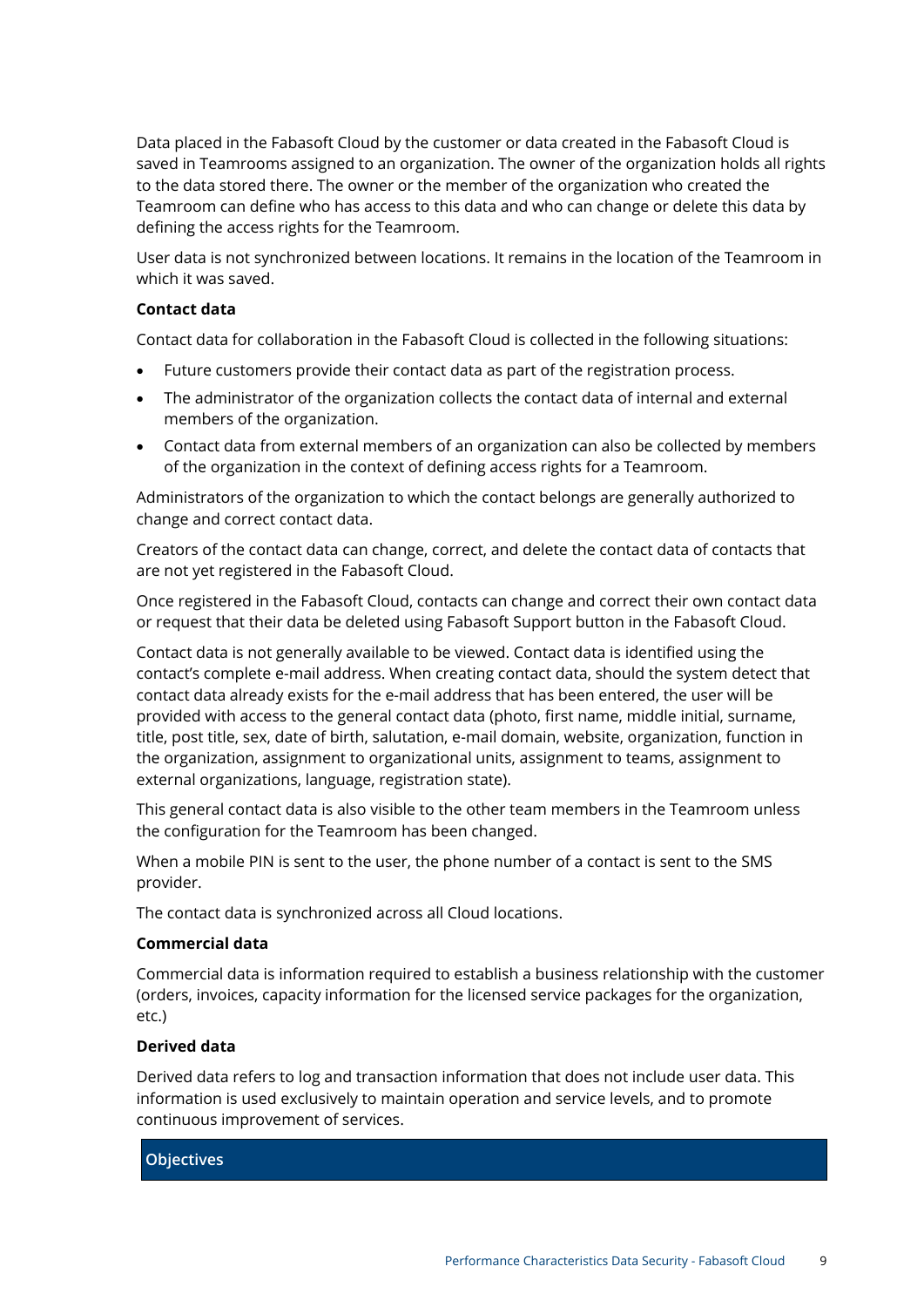| Handling of user data    | Data is handled only as requested by the customer |
|--------------------------|---------------------------------------------------|
| Handling of derived data | Data is handled only as requested by the customer |

# 4.2 Data Lifecycle

| <b>Objectives</b> |                                                                                                                                                                                                                                                                                                                                                                                   |
|-------------------|-----------------------------------------------------------------------------------------------------------------------------------------------------------------------------------------------------------------------------------------------------------------------------------------------------------------------------------------------------------------------------------|
| Type of deletion  | User data can be permanently deleted by the<br>customer (emptying the trash, deleting a<br>Teamroom). As of this point, it is no longer possible<br>to access this data. (metadata and documents).<br>Metadata and references to documents are deleted<br>immediately, the documents themselves are<br>deleted after four months at the earliest and six<br>months at the latest. |

# 4.3 Data Portability

Documents in a Teamroom can be exported by the customer as a structured ZIP archive or via WebDAV. The user can access metadata via CMIS (Content Management Interoperability Services). It is not possible to create a consolidated export of all past versions of a document.

| <b>Objectives</b> |                           |
|-------------------|---------------------------|
| Data formats      | Original document formats |
|                   | XML for metadata via CMIS |
| Interfaces        | HTTPS, WebDAV, CMIS       |

# 5 Personal Data Protection

# 5.1 Codes of Conduct, Standards, and Certification Mechanisms

Insofar as this data includes 'personal data' as defined by the EU General Data Protection Regulation or the respective national data protection laws, Fabasoft shall observe data secrecy and all other statutory data protection regulations within the meaning of the applicable EU standards and the substantive data protection laws of the respective countries.

| <b>Objectives</b>                |                                                   |
|----------------------------------|---------------------------------------------------|
| Codes of conduct, standards, and | The EU standards and the national data protection |
| certification mechanisms         | laws are observed                                 |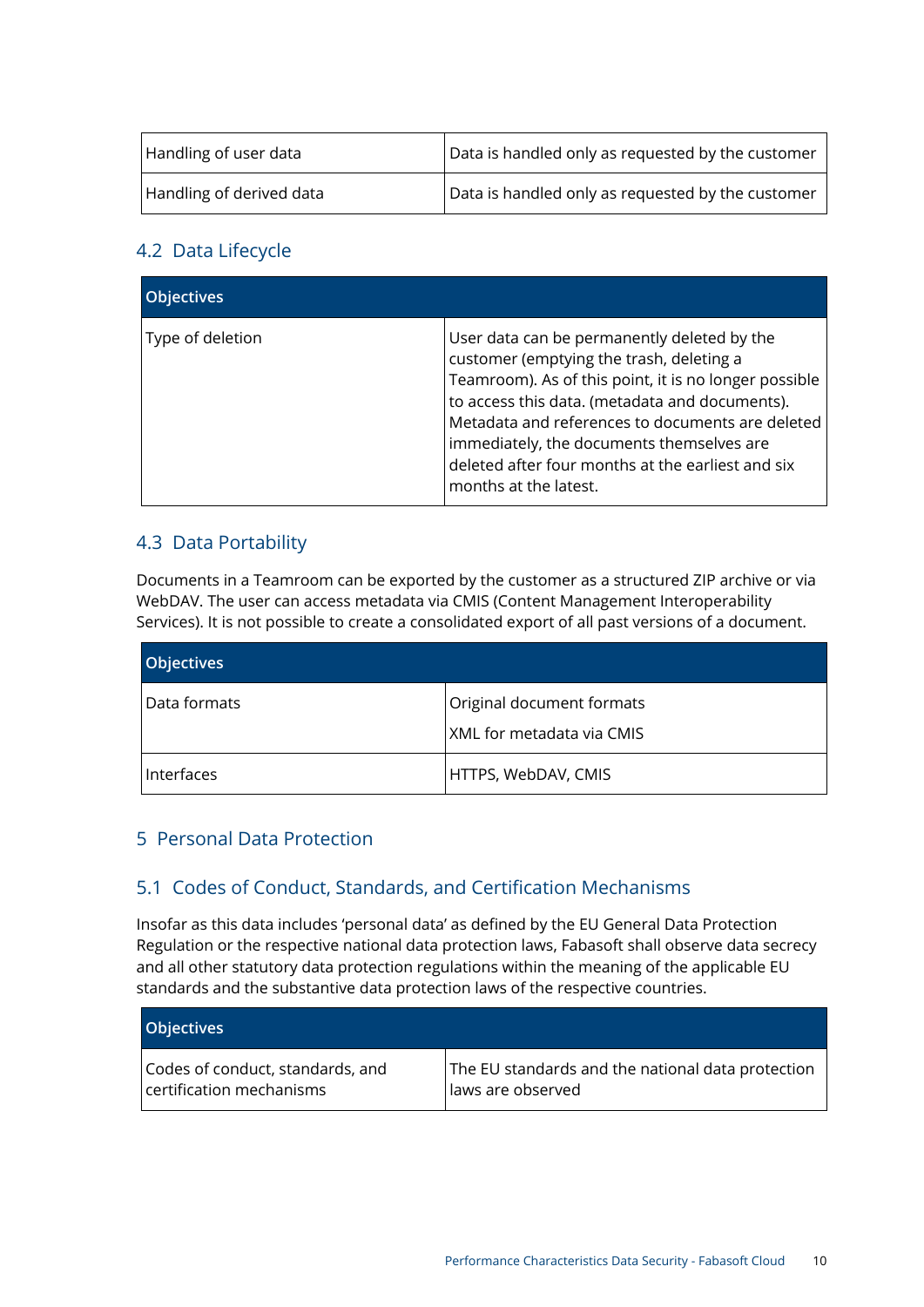# <span id="page-10-0"></span>5.2 Purpose Specification

Fabasoft processes personal data for no other purpose than that necessary to meet the request of the customer and the performance of the contract.

| <b>Objectives</b> |                                                                                                                                           |
|-------------------|-------------------------------------------------------------------------------------------------------------------------------------------|
| Purpose           | for the performance of the contract to which the<br>customer is party (Art. 6 (1)(b) GDPR);                                               |
|                   | in order to take steps prior to entering into the<br>contract (Art. 6 (1)(b) GDPR);                                                       |
|                   | for the purpose of the legitimate interests of our<br>company or legitimate interests of third parties<br>$(Art. 6 (1)(f) GDPR)$ , namely |
|                   | for the purpose of direct advertising with regard to<br>Fabasoft products and services;                                                   |
|                   | for the purpose of preventing cases of abuse;                                                                                             |
|                   | for the purpose of internal administration;                                                                                               |
|                   | for ensuring network and information security;                                                                                            |
|                   | for archiving purposes.                                                                                                                   |

**Those contact data received by Fabasoft in the course of its contractual relationship with the customer, will be processed by Fabasoft in order to send emails, letters or advertising brochures to customers for the purpose of depicting and presenting Fabasoft products (Art. 6 (1)(f) GDPR). The customer has the right to object to this processing of the customer's contact data for the purpose of direct advertising, said right can be exercised at any time without giving reasons by means of letter to Fabasoft or email to privacy@fabasoft.com. Fabasoft will process the customer's contact data for this purpose for as long as the customer lodges no objection, however, up to a maximum of three years after its last activity. Where other forms of direct advertising are concerned, Fabasoft will only process the customer's contact data if the customer has expressly given its express consent to the processing of its data (Art. 6 (1)(a) GDPR). If the customer has given its consent to the data processing, it can revoke this consent without giving reasons by means of letter to Fabasoft or email to privacy@fabasoft.com. The processing of the personal contact data of the customer for the purpose of direct advertising is not necessary for the execution of the contractual relationship.**

The customer's contact data are not processed for any other purpose

The following sections list the data that shall be stored and handled.

# 5.2.1 User Data

Fabasoft Cloud shall handle user data exclusively for the purposes requested by the customer in compliance with the main contract and the instructions of the customer.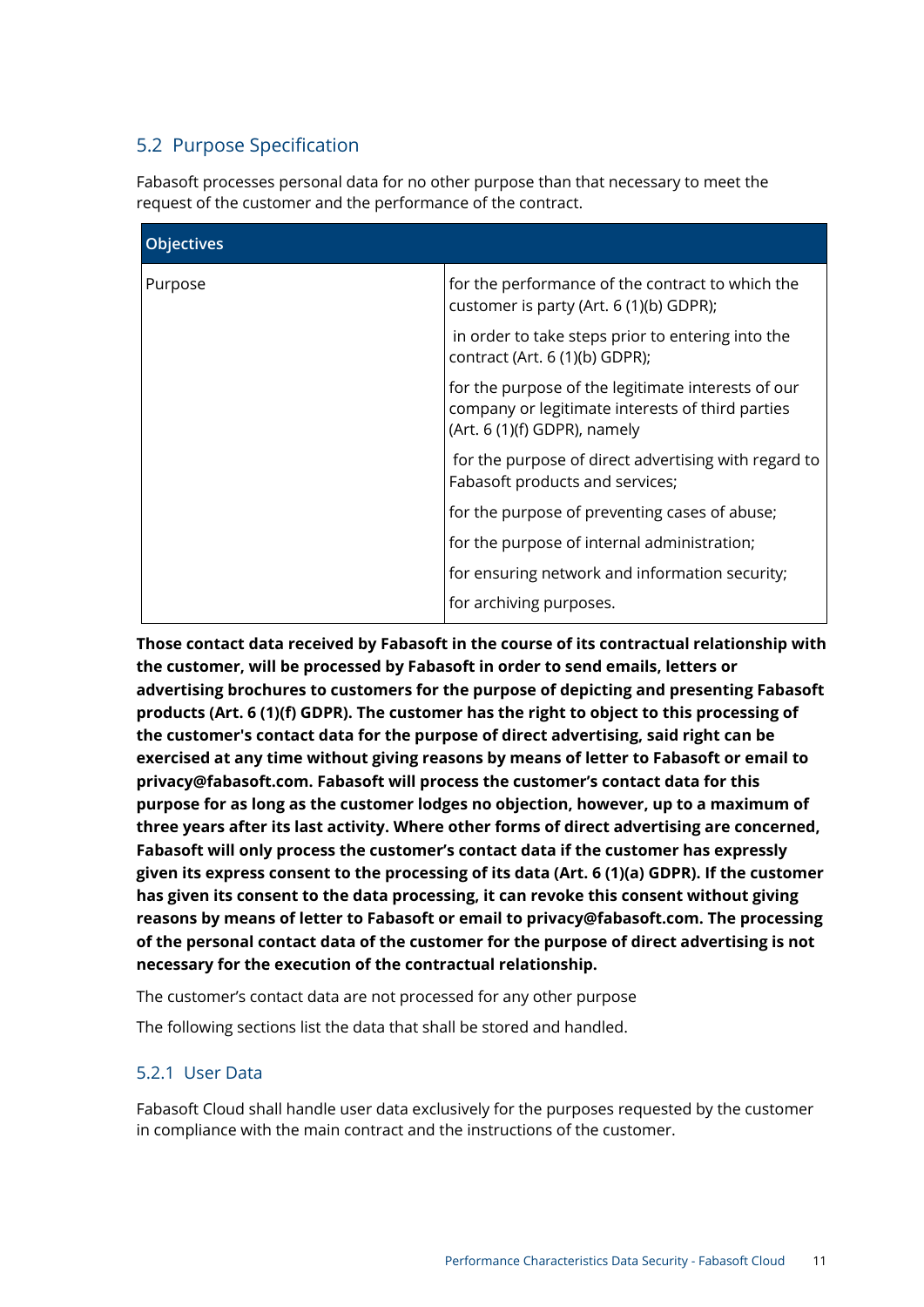# 5.2.2 Contact Data

### **Organization:**

Name, billing address, UID-No., service packages, members, organizational units, teams, external members, external organizational units, standard Teamrooms, addresses, phone numbers, e-mail addresses, logos, owners, administrators, exclusions, purchases, policies, encryption settings, authentication settings, security settings, and additional configuration settings

### **Organizational units:**

Name, members, standard Teamrooms, security settings, hierarchy level, departures, import ID, and additional configuration settings

### **User (mandatory data):**

E-mail address (login), first name, surname, organizations, location, login information (time of login, time of logout, time of last access, authentication method and –type, workstation, ip address)

### **User (optional data):**

Photo, middle initial, title, post title, sex, birth date, salutation, function in the organization, assignment to organizational units, assignment to teams, assignment to external organizations, language, registration state, addresses, phone numbers, e-mail addresses, website, assigned edition, assigned apps, member state, last state change, last login (date and location), mode of dispatch for mobile PIN, mobile phone number for mobile PIN, e-mail address for mobile PIN, user ID used for RADIUS server, common name (certificate login), digital ID data (ID, first name, surname), password, deactivated authentication methods, policies, import ID

### **Work environment**

Configuration settings for the user (e.g., language, locale, default currency, accessibility settings, etc.)

# 5.2.3 Collaboration

To enable users to collaborate, the following data is visible for a user, when a user knows the email address of another user:

Photo, first name, middle initial, surname, title, post title, sex, date of birth, salutation, e-mail domain, organization, function in the organization, website, assignment to organizational units, assignment to teams, assignment to external organizations, language, registration state, import id

### 5.2.4 Support

Fabasoft offers 1<sup>st</sup> Level Support for Fabasoft Cloud users. Users can create a support request at any time using the "Support" button in the Fabasoft Cloud web interface, the Fabasoft Cloud Client or the Fabasoft Cloud mobile apps for iOS and Android.

By using the support button, name, e-mail address and problem description are submitted to the Fabasoft Support. For better traceability of the problem, the user can optionally send a screenshot. In the Fabasoft Cloud Client system information about the workstation and log files may be optionally added, too. These data and the subsequent communication are collected in a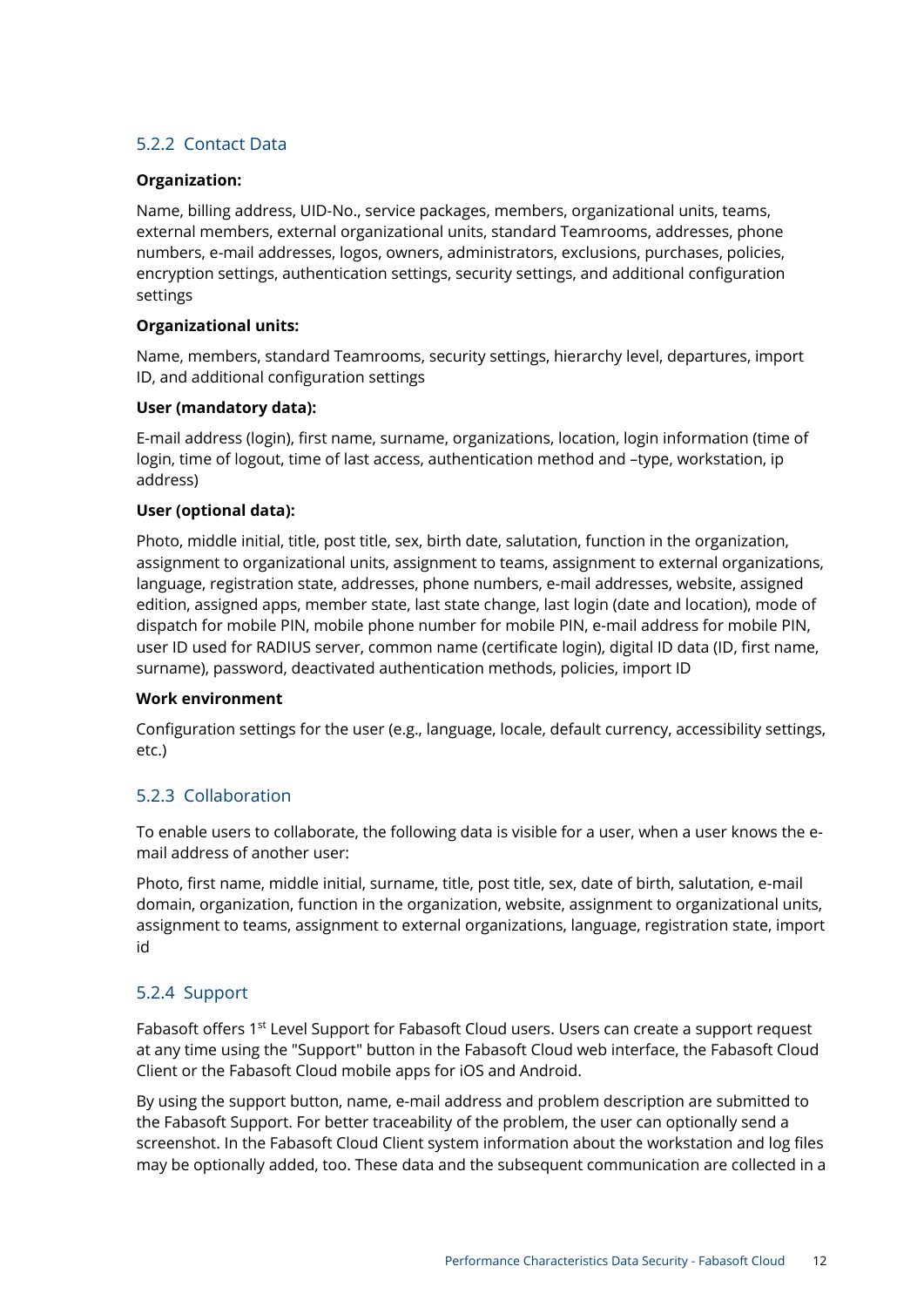support request. The user can access his support requests at any time via the menu item "My Support Requests" in the account menu.

Access to the support requests and the data transmitted during their processing is restricted to Fabasoft Support employees and the person submitting the support request.

### 5.2.5 Cookies

After you have logged in, Fabasoft Cloud services use 'session cookies' which can identify you during your visit. These 'session cookies' contain elements of your login data in encrypted format. Session cookies expire automatically at the end of the respective session.

Fabasoft Cloud services use 'permanent cookies' to obtain information about users who repeatedly access Fabasoft Cloud services. The reason why we use these permanent cookies is so that we can constantly improve our products and services and make them easier for you to use. We do not create individual profiles of your usage behavior.

# 5.3 Data Minimization

Fabasoft will store personal data only for as long as is necessary for that purpose for which the data was collected.

| <b>Objectives</b>                   |                                                                                                                                                                                                                                                       |
|-------------------------------------|-------------------------------------------------------------------------------------------------------------------------------------------------------------------------------------------------------------------------------------------------------|
| Retention period for temporary data | In the Fabasoft Cloud, temporary data and<br>documents are generally deleted after they have<br>been used. For reasons of stability, no additional<br>garbage collection system is implemented,<br>particularly because no personal data is involved. |
| Retention period for personal data  | End of contract: See Fabasoft Cloud GTC<br>Otherwise: When data is deleted by customers                                                                                                                                                               |

# 5.4 Use, Retention, and Disclosure Limitation

Should Fabasoft be required to appear before a court or another government authority within the framework of a legal obligation or legal process and Fabasoft is obligated to make user data available for the court or the government authority, Fabasoft shall proceed as follows:

- As long as Fabasoft is not in violation of any laws, Fabasoft shall contact the customer immediately (electronically) to give the customer the opportunity to take legal action to prevent disclosure of the data at the customer's own expense.
- Fabasoft shall cooperate with the customer to the extent possible to protect the customer's data protection rights.

| <b>Objectives</b>                           |               |
|---------------------------------------------|---------------|
| Number of legal requests for<br>information | Not published |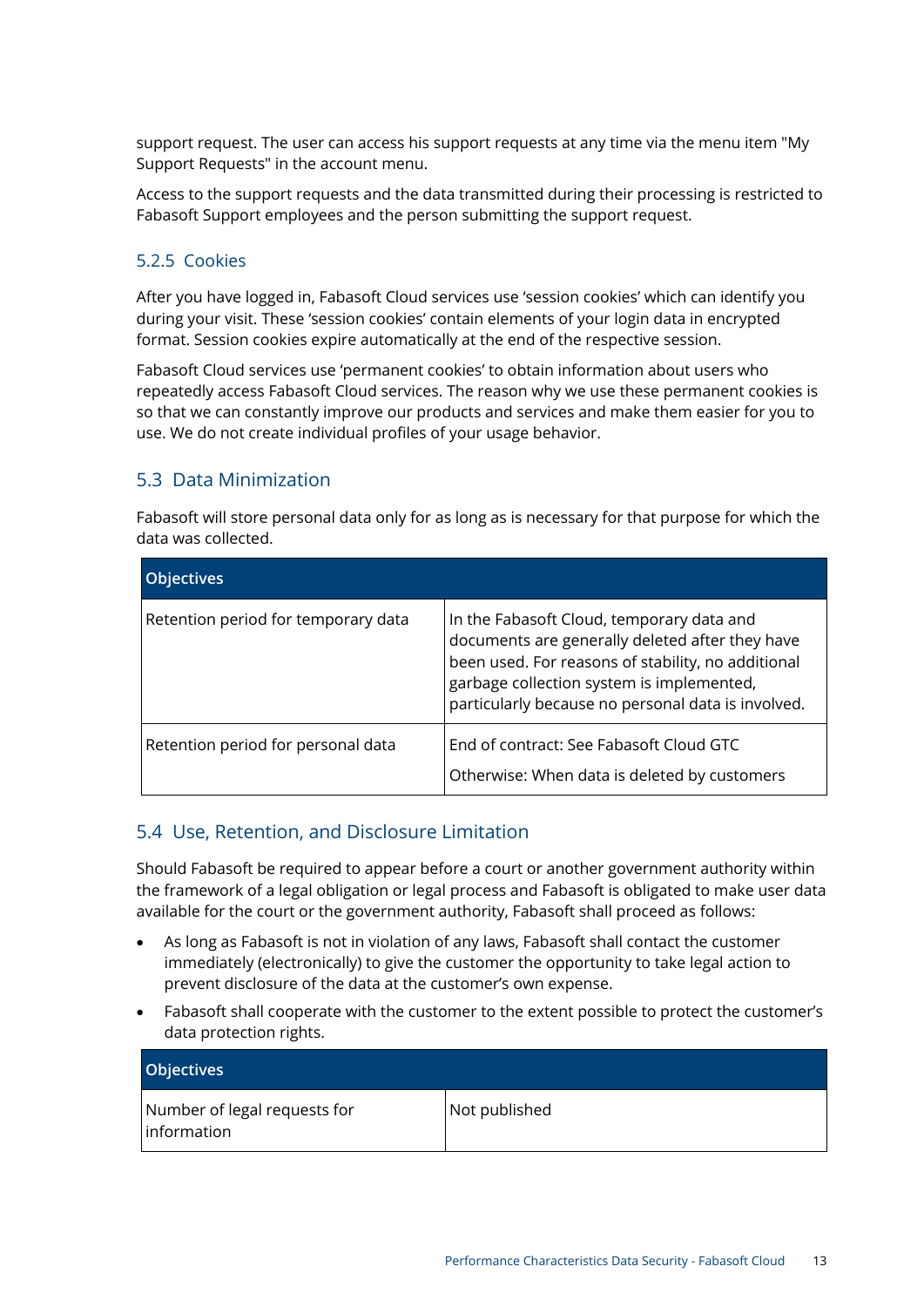| Number of legal requests for           | Not published |
|----------------------------------------|---------------|
| Information with customer notification |               |

# <span id="page-13-1"></span>5.5 Openness, Transparency, and Notice

Fabasoft shall not make your data available to a third party, except in the event of a statutory obligation or if you make such a request, i.e. with your consent. This will be the case, for example, when sending an invitation to a Teamroom or when purchasing a Cloud App from a third-party manufacturer.

The following sections list the data that are forwarded to / transmitted to third parties. All third parties listed below are carefully selected and audited if necessary to ensure that they comply with all information security standards.

| <b>Objectives</b> |                                    |
|-------------------|------------------------------------|
| Third parties     | See list starting at Section 5.5.1 |
| Data categories   | Contact data, no user data         |

# <span id="page-13-0"></span>5.5.1 CleverReach

The following data is forwarded to CleverReach GmbH & Co. KG, Mühlenstrasse 43, 26180 Rastede, Germany for marketing purposes and information about updates of Fabasoft products and solutions:

E-mail address, title, first name, last name, salutation, gender, company or organization, function in the organization, country, language, contact category, list of purposes for processing personal data.

# 5.5.2 Microsoft Office Online

Office Online is a service from Microsoft and its use is therefore subject to the Terms of Use and the Privacy Policy of Microsoft. To enable the display and processing of a file Office Online creates a temporary copy of this file in Office Online servers. In addition, the name of the user and the internal IDs of the processors and owners are made available.

This functionality is optional. The Fabasoft Cloud customer can determine in the Fabasoft Cloud Organization whether this option for the viewing and/or processing of documents is available to the members of its organization or not.

# 5.5.3 A-Trust

The following data is forwarded to A-Trust Gesellschaft für Sicherheitssysteme im elektronischen Datenverkehr GmbH, Landstrasser Hauptstrasse 5, 1030 Vienna, Austria for the purpose of logging in using the 'Handy-Signatur' mobile phone signature:

Mobile number and signature password (this data is requested from A-Trust by the user via a form embedded in the login page of the Fabasoft Cloud).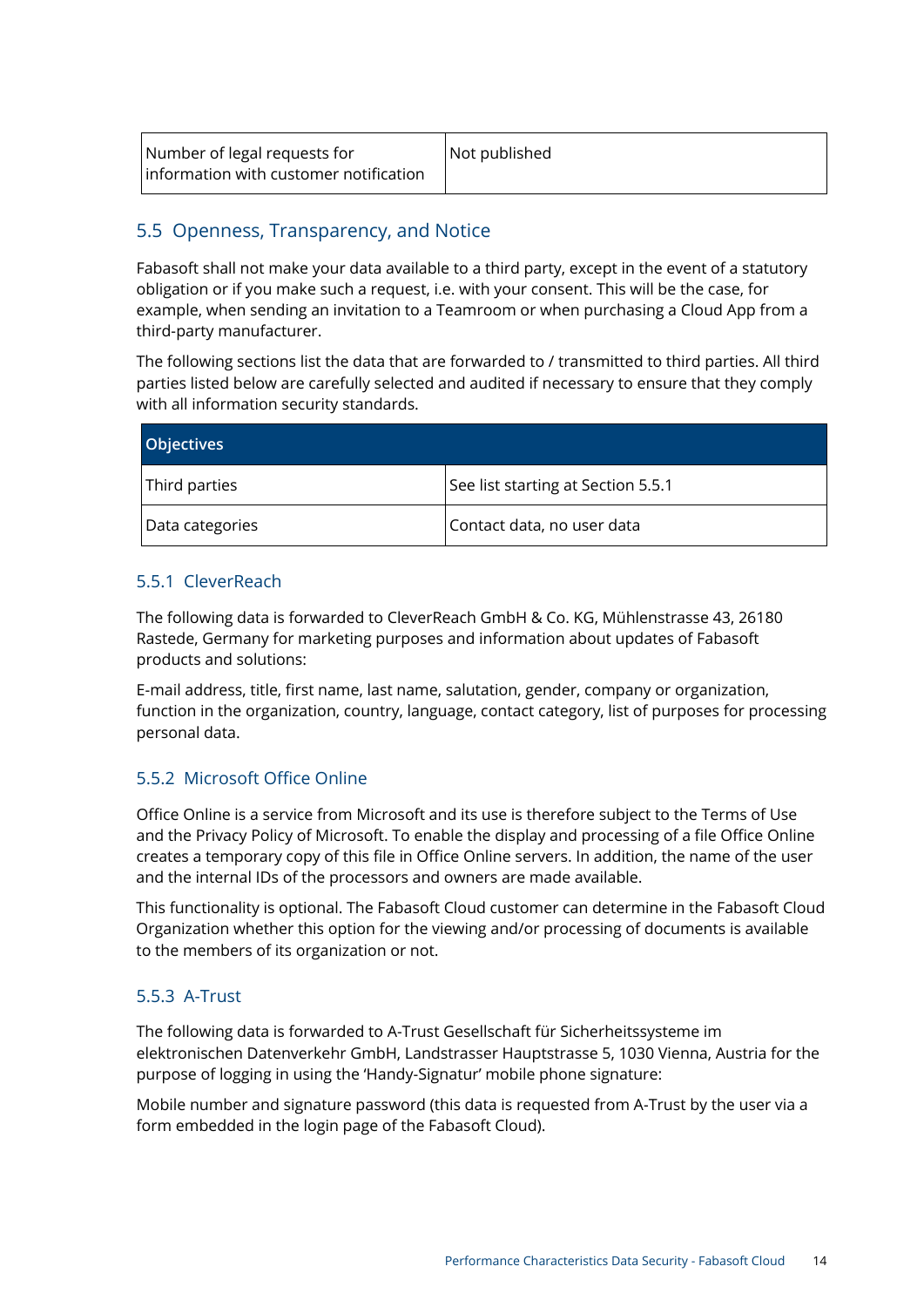### 5.5.4 Governikus GmbH & Co. KG

The following data is forwarded to Governikus GmbH & Co. KG, Am Fallturm 9, 28359 Bremen, Germany (formerly bremen online services GmbH & Co. KG) for the purpose of logging in using the 'New German Identification Card':

First name, last name, PIN (this data is transferred directly to Governikus GmbH & Co. KG using an embedded form)

### 5.5.5 F24 Schweiz AG

The following data is forwarded per text message to F24 Schweiz AG, Samstagernstrasse 45, 8832 Wollerau, Switzerland for delivery of the mobile PIN in the case of a 2-factor authentication:

Mobile Phone Number for Mobile PIN, E-Mail Address for Login, Mobile PIN

# 5.5.6 Simple SMS GmbH

The following data is forwarded per text message to Simple SMS GmbH, Dr.-Schauer-Strasse 26, 4600 Wels, Austria for delivery of the mobile PIN in the case of a 2-factor authentication:

Mobile Phone Number for Mobile PIN, E-Mail Address for Login, Mobile PIN

### 5.5.7 atms Telefon- und Marketing Services GmbH

The following data is forwarded per text message to atms Telefon- und Marketing Services GmbH, Saturn Tower, Leonard-Bernstein-Strasse 10, 1220 Vienna, Austria for delivery of the mobile PIN in the case of a 2-factor authentication:

Mobile Phone Number for Mobile PIN, E-Mail Address for Login, Mobile PIN

# 5.6 Accountability

If Fabasoft has detected unauthorized access to the user data of the organization or the contact data or if there is reasonable suspicion, the person named in the Cloud Organization's data protection settings shall be informed via registered mail or by e-mail. In addition, Fabasoft shall attempt to contact this person as quickly as possible via phone or e-mail.

| <b>Objectives</b>         |                                                   |
|---------------------------|---------------------------------------------------|
| Guidelines for data theft | See text of this section.                         |
| l Documentation           | https://www.fabasoft.com/trust                    |
|                           | Performance Characteristics Data Security         |
|                           | Performance Characteristics Data Center Operation |

# 5.7 Geographical Location of Data

The customer can select between different locations (contractual location) for storing user data (Teamrooms, folders, documents, etc.). User data are only ever processed, stored and backedup outside of the contractual location with the express, written consent of the customer.